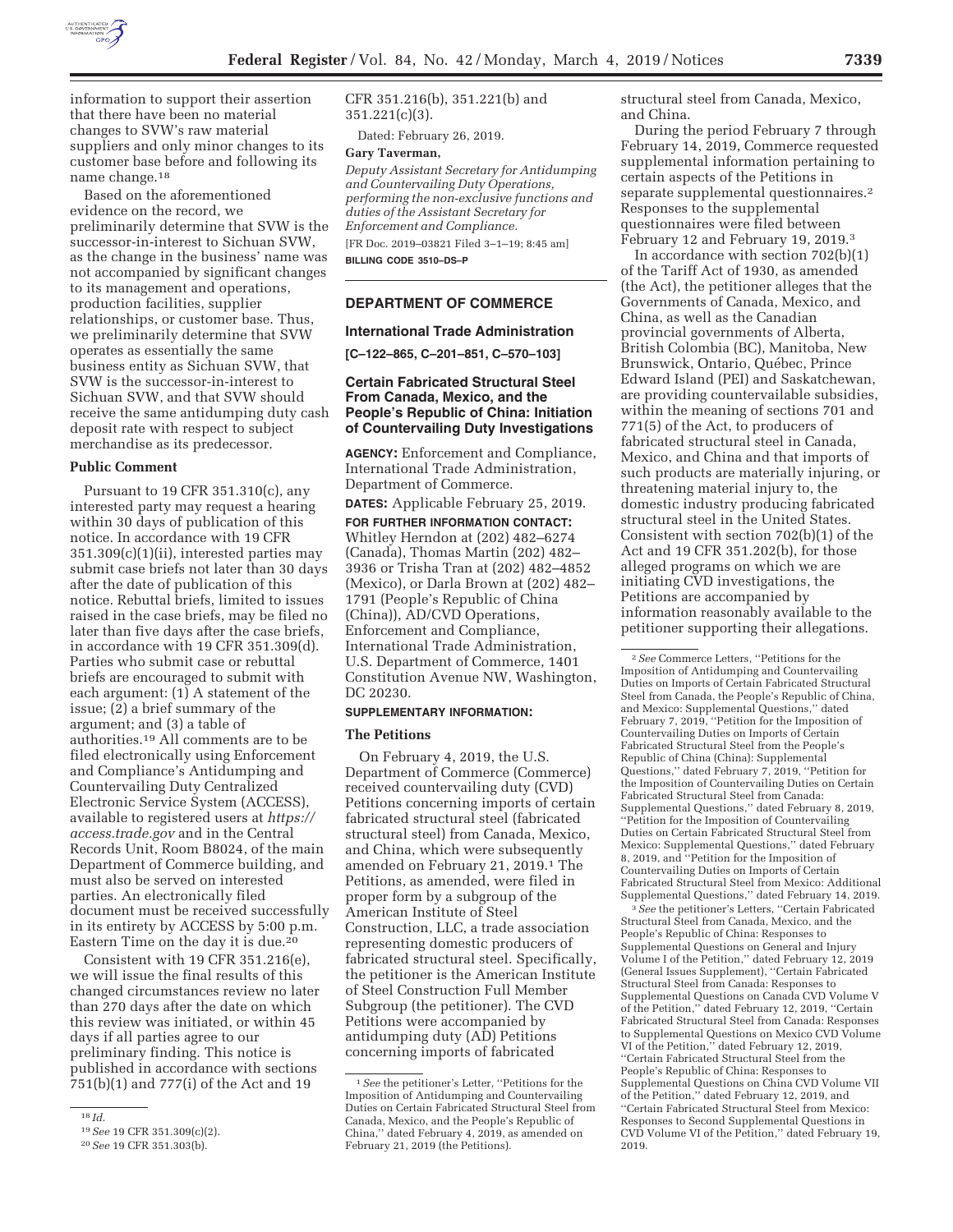Section 771(9)(E) of the Act states that ''a trade or business association'' is an interested party if ''a majority'' of its ''members manufacture, produce, or wholesale a domestic like product in the United States. Based on information contained in the petitioner's amended Petition submission of February 21, 2019,4 as well as its prior submissions pertaining to the membership of the American Institute of Steel Construction, LLC,<sup>5</sup> Commerce finds that the petitioner satisfactorily showed that a majority of its members manufacture, produce, or wholesale a domestic like product in the United States, and therefore the Petitions, as amended, have been filed on behalf of the domestic industry. Commerce also finds that the petitioner demonstrated sufficient industry support with respect to the initiation of the requested CVD investigations.6

### **Period of Investigations**

Because the Petitions were filed on February 4, 2019, and amended on February 21, 2019, the period of investigation for each investigation is January 1, 2018, through December 31, 2018.

# **Scope of the Investigations**

The product covered by these investigations is fabricated structural steel from Canada, Mexico, and China. For a full description of the scope of these investigations, *see* the Appendix to this notice.

### **Scope Comments**

During our review of the Petitions, Commerce contacted the petitioner regarding the proposed scope language to ensure that the scope language in the Petitions is an accurate reflection of the products for which the domestic

6*See* ''Countervailing Duty Investigation Initiation Checklist: Certain Fabricated Structural Steel from Canada (Canada CVD Initiation Checklist); Countervailing Duty Investigation Initiation Checklist: Certain Fabricated Structural Steel from the People's Republic of China (China CVD Initiation Checklist); and Countervailing Duty Investigation Initiation Checklist: Certain Fabricated Structural Steel from Mexico (Mexico CVD Initiation Checklist). These checklists are dated concurrently with, and hereby adopted by, this notice and on file electronically via ACCESS. Access to documents filed via ACCESS is also available in the Central Records Unit, Room B8024 of the main Department of Commerce building.

industry is seeking relief.7 As a result, the scope of the Petitions was modified to clarify the description of merchandise covered by the Petitions. The description of the merchandise covered by these initiations, as described in the Appendix to this notice, reflects these clarifications.

As discussed in the *Preamble* to Commerce's regulations, we are setting aside a period for interested parties to raise issues regarding product coverage (scope), including potential overlap with existing orders.8 To the extent that the scope of any of these investigations overlaps with existing AD/CVD orders, any products covered by that overlap will be excluded from the scope of the relevant investigation. Commerce will consider all comments received from interested parties and, if necessary, will consult with interested parties prior to the issuance of the preliminary determination. If scope comments include factual information,9 all such factual information should be limited to public information. To facilitate preparation of its questionnaires, Commerce requests that all interested parties submit scope comments by 5:00 p.m. Eastern Time (ET) on March 18, 2019, which is the next business day after 20 calendar days from the signature date of this notice. Any rebuttal comments, which may include factual information, must be filed by 5:00 p.m. ET on March 28, 2019, which is 10 calendar days from the initial comments deadline.10

Commerce requests that any factual information parties consider relevant to the scope of the investigations be submitted during this period. However, if a party subsequently finds that additional factual information pertaining to the scope of the investigations may be relevant, the party may contact Commerce and request permission to submit the additional information. All such submissions must be filed on the records of the concurrent AD and CVD investigations.

### **Filing Requirements**

All submissions to Commerce must be filed electronically using Enforcement

8*See Antidumping Duties; Countervailing Duties, Final Rule,* 62 FR 27296, 27323 (May 19, 1997).

9*See* 19 CFR 351.102(b)(21) (defining ''factual information'').

and Compliance's Antidumping Duty and Countervailing Duty Centralized Electronic Service System (ACCESS).11 An electronically filed document must be received successfully in its entirety by the time and date it is due. Documents exempted from the electronic submission requirements must be filed manually (*i.e.,* in paper form) with Enforcement and Compliance's APO/Dockets Unit, Room 18022, U.S. Department of Commerce, 1401 Constitution Avenue NW, Washington, DC 20230, and stamped with the date and time of receipt by the applicable deadlines.

### **Consultations**

Pursuant to sections  $702(b)(4)(A)(i)$ and (ii) of the Act, Commerce notified representatives of Canada, Mexico, and China of the receipt of the Petitions and provided them the opportunity for consultations with respect to the CVD Petitions.12 Commerce held consultations with Canada and Mexico, on February 19, 2019.13 China did not request consultations.

### **Determination of Industry Support for the Petitions**

Section 702(b)(1) of the Act requires that a petition be filed on behalf of the domestic industry. Section 702(c)(4)(A) of the Act provides that a petition meets this requirement if the domestic producers or workers who support the petition account for: (i) At least 25 percent of the total production of the domestic like product; and (ii) more than 50 percent of the production of the domestic like product produced by that portion of the industry expressing support for, or opposition to, the

12*See* Commerce Letters, ''Certain Fabricated Structural Steel from Canada, Invitation for Consultations to Discuss the Countervailing Duty Petition'' dated February 5, 2019, ''Countervailing Duty Petition on Certain Fabricated Structural Steel from Mexico,'' dated February 6, 2019, and ''Countervailing Duty Petition on Certain Fabricated Structural Steel from the People's Republic of China,'' dated February 5, 2019.

<sup>4</sup>*See* the petitioner's Letter, ''Certain Fabricated Structural Steel from Canada, Mexico, and the People's Republic of China: Amendment to Petition to Clarify Petitioner,'' dated February 21, 2019 (Amendment to the Petitions) at 2.

<sup>5</sup>*See* the petitioner's Letter, ''Petitions for the Imposition of Antidumping and Countervailing Duties on Certain Fabricated Structural Steel from Canada, Mexico, and the People's Republic of China,'' dated February 4, 2019 at Exhibit I–2.

<sup>7</sup>*See* Memorandum, ''Petitions for the Imposition of Antidumping and Countervailing Duties on Imports of Certain Fabricated Structural Steel from Canada, the People's Republic of China, and Mexico: Phone Call with Counsel to the Petitioner,'' dated February 21, 2019; *see also* the petitioner's Letter, ''Certain Fabricated Structural Steel from Canada, Mexico, and the People's Republic of China: Revision to Scope,'' dated February 22, 2019.

<sup>10</sup>*See* 19 CFR 351.303(b).

<sup>11</sup>*See Antidumping and Countervailing Duty Proceedings: Electronic Filing Procedures; Administrative Protective Order Procedures,* 76 FR 39263 (July 6, 2011); *see also Enforcement and Compliance; Change of Electronic Filing System Name,* 79 FR 69046 (November 20, 2014) for details of Commerce's electronic filing requirements, effective August 5, 2011. Information on help using ACCESS can be found at *https://access.trade.gov/ help.aspx* and a handbook can be found at *https:// access.trade.gov/help/Handbook%20on %20Electronic%20Filling%20Procedures.pdf.* 

<sup>13</sup>*See* Memorandum, ''Consultations with Officials from the Government of Canada Regarding the Countervailing Duty Petition Concerning Fabricated Structural Steel from Canada,'' and ''Ex-Parte Meeting with Officials from the Government of Mexico on the Countervailing Duty Petition on Certain Fabricated Structural Steel from Mexico,'' both dated February 19, 2019.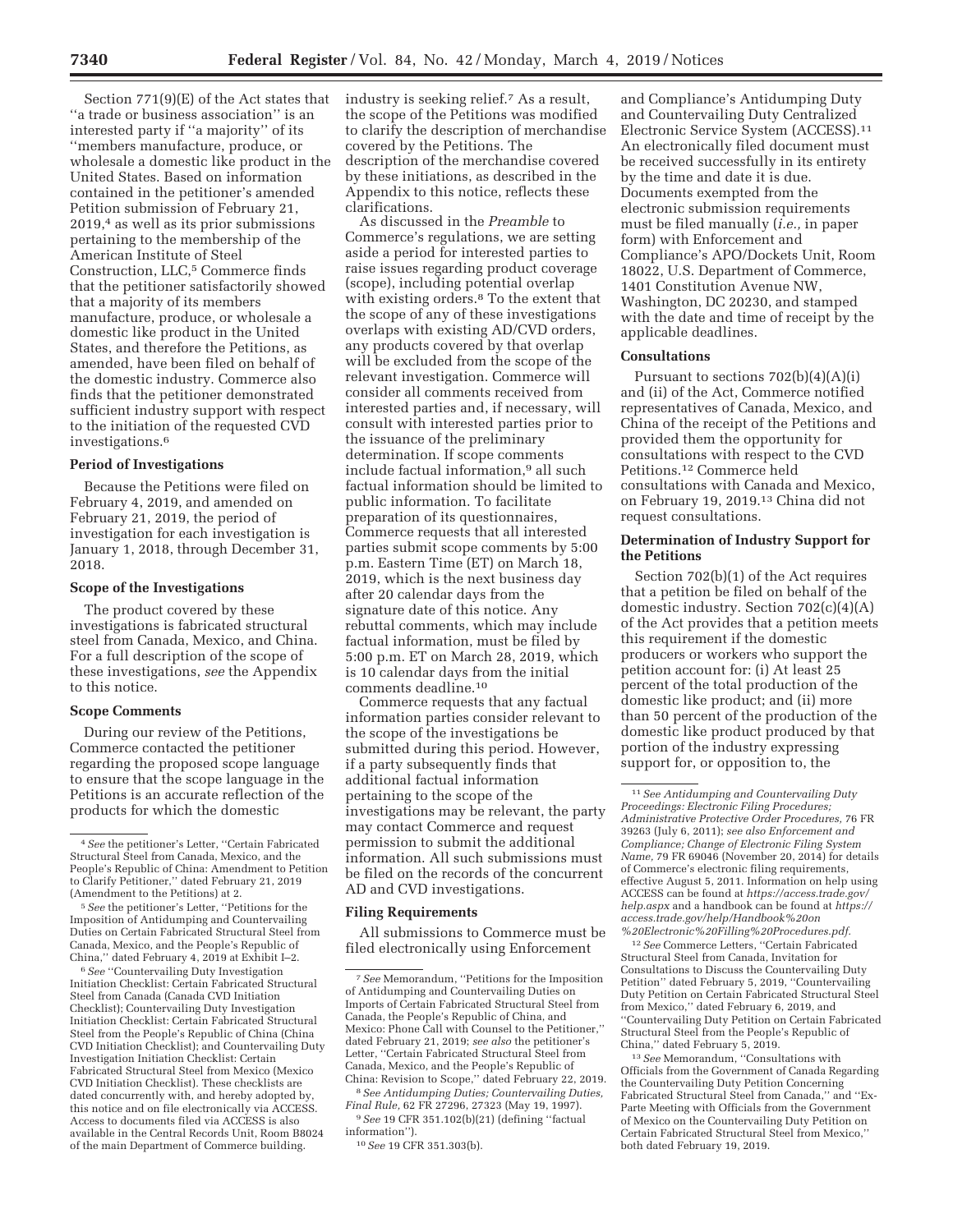petition. Moreover, section 702(c)(4)(D) of the Act provides that, if the petition does not establish support of domestic producers or workers accounting for more than 50 percent of the total production of the domestic like product, Commerce shall: (i) Poll the industry or rely on other information in order to determine if there is support for the petition, as required by subparagraph (A); or (ii) determine industry support using a statistically valid sampling method to poll the "industry."

Section 771(4)(A) of the Act defines the ''industry'' as the producers, as a whole, of a domestic like product. Thus, to determine whether a petition has the requisite industry support, the statute directs Commerce to look to producers and workers who produce the domestic like product. The International Trade Commission (ITC), which is responsible for determining whether ''the domestic industry'' has been injured, must also determine what constitutes a domestic like product in order to define the industry. While both Commerce and the ITC must apply the same statutory definition regarding the domestic like product,14 they do so for different purposes and pursuant to a separate and distinct authority. In addition, Commerce's determination is subject to limitations of time and information. Although this may result in different definitions of the like product, such differences do not render the decision of either agency contrary to law.15

Section 771(10) of the Act defines the domestic like product as ''a product which is like, or in the absence of like, most similar in characteristics and uses with, the article subject to an investigation under this title.'' Thus, the reference point from which the domestic like product analysis begins is ''the article subject to an investigation'' (*i.e.,* the class or kind of merchandise to be investigated, which normally will be the scope as defined in the petition).

With regard to the domestic like product, the petitioner does not offer a definition of the domestic like product distinct from the scope of the Petitions.16 Based on our analysis of the information submitted on the record, we have determined that fabricated structural steel, as defined in the scope, constitutes a single domestic like product, and we have analyzed industry

support in terms of that domestic like product.17

In determining whether the petitioner has standing under section 702(c)(4)(A) of the Act, we considered the industry support data contained in the Petitions with reference to the domestic like product as defined in the ''Scope of the Investigations,'' in the Appendix to this notice. To establish industry support, the petitioner provided its own production of the domestic like product in 2017.18 The petitioner estimated the production of the domestic like product for the entire domestic industry based on shipment data, because production data for the entire domestic industry are not available, and shipments are a close approximation of production in the fabricated structural steel industry.19 The petitioner compared its production to the estimated total production of the domestic like product for the entire domestic industry.20 We relied on data provided by the petitioner for purposes of measuring industry support.21

From February 12 through February 13, 2019, we received comments on industry support from Canada, Quebec, and Mexico, respectively.22 The petitioner responded to Canada's and Mexico's comments on February 19, 2019.23

On February 19, 2019, we received comments on industry support from

18*See* Volume I of the Petitions, at 2–3 and Exhibit I–4.

19 *Id.* at 2–3 and Exhibits I–3 and I–4; *see also*  General Issues Supplement, at 3–6.

20*See* Volume I of the Petitions, at 2–3. 21 *Id.* at 2–3 and Exhibit I–3 and I–4; *see also*  General Issues Supplement, at 3–6. For further discussion, *see* Canada CVD Initiation Checklist, at Attachment II; China CVD Initiation Checklist, at Attachment II; and Mexico CVD Initiation Checklist, at Attachment II.

22*See* Mexico Letter, ''Fabricated Structural Steel from Mexico (A–201–850 and C–201–851)—Request to Dismiss Petitions or Otherwise Postpone Initiation,'' dated February 13, 2019; *see also*  Canada Letter, ''Fabricated Structural Steel from Canada (A–122–864 and C–122–865)—Request for Postponement of Initiation and Disclosure of Members of Petitioner American Institute of Steel Construction and Identities of Known Domestic Producers,'' dated February 12, 2019; *see also*  Mexico Letter, ''Fabricated Structural Steel from Mexico (C–201–851)—Submission of Consultations Paper,'' dated February 20, 2019.

23*See* the petitioner's Letter, ''Certain Fabricated Structural Steel from Canada and Mexico: Response to Respondents' Request to Reject Petitions or Postpone Initiation,'' dated February 19, 2019 (the petitioner's Response).

Corey, S.A. de C.V. (Corey), a Mexican producer and exporter of fabricated structural steel.24

The petitioner responded to the comments from Corey on February 21, 2019.25 In addition, the petitioner subsequently clarified and amended the Petitions on February 21, 2019 in response to comments from Canada, Mexico, and Corey.26 During consultations held with respect to the Canada and Mexico CVD petitions, the both Canada and Mexico discussed industry support comments and provided additional comments in the respective CVD consultation papers.27 On February 22, 2019, we received additional comments on industry support from Canada, Quebec and Mexico.28 The petitioner responded to those comments on February 25, 2019.29 For further discussion of these comments, *see* the country-specific CVD initiation checklists, at Attachment II.

Our review of the data provided in the Petitions, the General Issues Supplement, and other information readily available to Commerce indicates that the petitioner has established industry support for the Petitions.30 First, the Petitions established support from domestic producers (or workers) accounting for more than 50 percent of

25*See* the petitioner's Letter, ''Certain Fabricated Structural Steel from Canada and Mexico: Response to Respondents' Standing Challenge and Request to Decline Initiation,'' dated February 21, 2019.

26*See* Amendment to the Petitions.

27*See* Ex-Parte Memorandum, ''Meeting with Officials from the Government of Mexico on the Countervailing Duty Petition on Certain Fabricated Structural Steel from Mexico'' dated February 19, 2019; *see also* Memorandum, ''Countervailing Duty Petition on Certain Fabricated Structural Steel from Canada: GOC Consultations,'' dated February 21, 2019; *see also* Letter from Mexico, ''Fabricated Structural Steel from Mexico (C–201–851)— Submission of Consultations Paper,'' dated February 20, 2019; *see also* Letter from Canada, ''Fabricated Structural Steel from Canada (A–122– 864 and C–122–865)—Consultations Paper.

28*See* Letter from the GOQ, ''Fabricated Structural Steel from Canada, (A–122–864 and C– 122–865): Response to AISC Amendment to Petition,'' dated February 22, 2019; *see also* Letter from Canada, ''Fabricated Structural Steel from Canada (A–122–864 and C–122–865)—Response to AISC Amendment to Petition,'' dated February 22, 2019; *see also* Letter from Mexico, ''Fabricated Structural Steel from Mexico (C–201–851, A–201– 850)—Comments on Change of Petitioner,'' dated February 22, 2019.

29*See* Letter from the petitioner, ''Certain Fabricated Structural Steel from Canada, Mexico, and the People's Republic of China,'' dated February 25, 2019.

30*See* Canada CVD Initiation Checklist, at Attachment II; China CVD Initiation Checklist, at Attachment II; and Mexico CVD Initiation Checklist, at Attachment II.

<sup>14</sup>*See* section 771(10) of the Act.

<sup>15</sup>*See USEC, Inc.* v. *United States,* 132 F. Supp. 2d 1, 8 (CIT 2001) (citing *Algoma Steel Corp., Ltd.*  v. *United States,* 688 F. Supp. 639, 644 (CIT 1988), *aff'd* 865 F.2d 240 (Fed. Cir. 1989)).

<sup>16</sup>*See* Volume I of the Petitions, at 14–16 and Exhibit I–5; *see also* General Issues Supplement, at 1–3.

<sup>17</sup>For a discussion of the domestic like product analysis as applied to these cases and information regarding industry support, *see* Canada CVD Initiation Checklist, at Attachment II, Analysis of Industry Support for the Antidumping and Countervailing Duty Petitions Covering Certain Fabricated Structural Steel from Canada, the People's Republic of China, and Mexico (Attachment II); *see also* China CVD Initiation Checklist, at Attachment II; Mexico CVD Initiation Checklist, at Attachment II.

<sup>24</sup>*See* Letter from Corey, ''Fabricated Structural Steel from Mexico: Standing Challenge—Request to Decline Initiation of Antidumping and Countervailing Duty Investigations,'' dated February 19, 2019.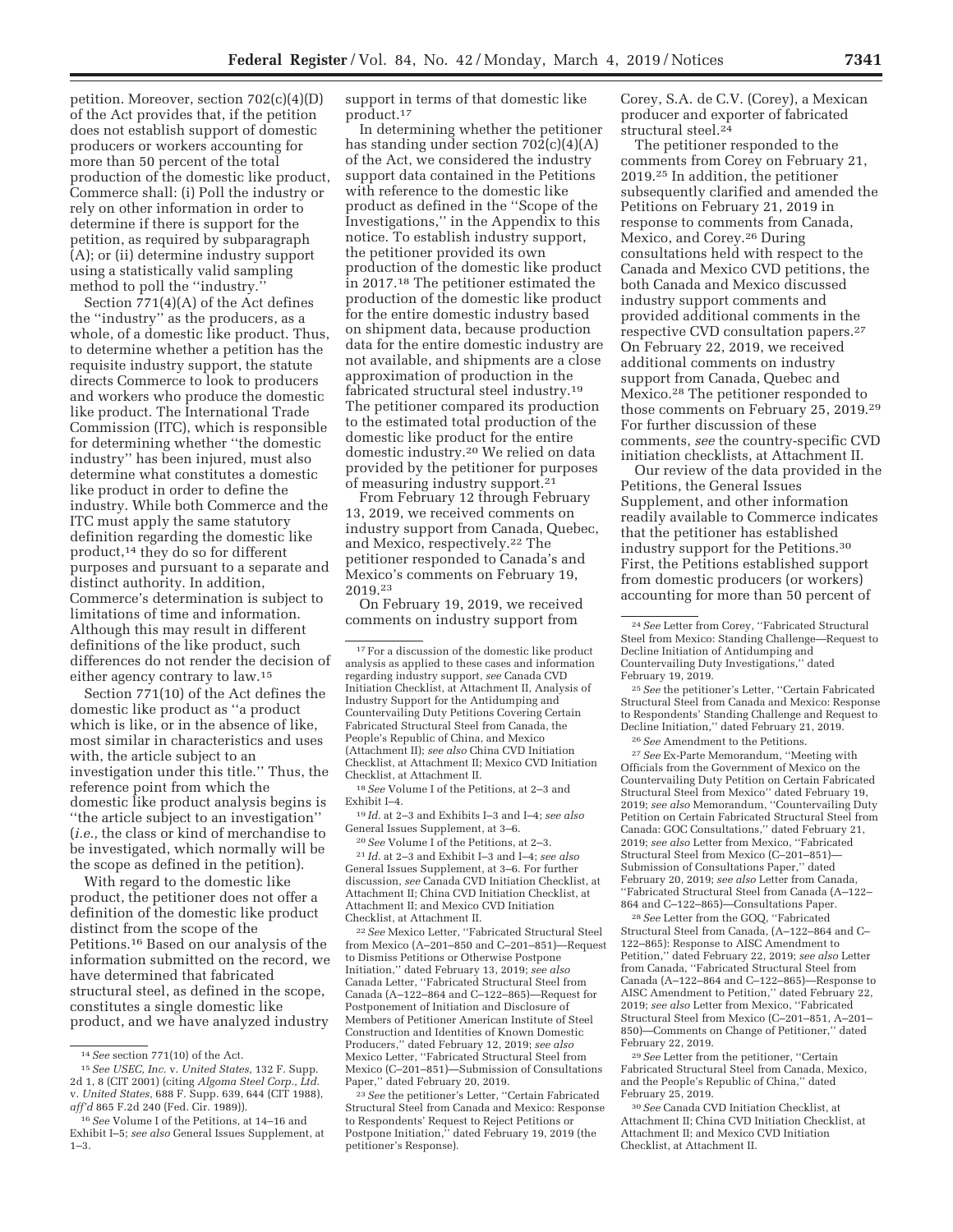the total production of the domestic like product and, as such, Commerce is not required to take further action in order to evaluate industry support (*e.g.,*  polling).31 Second, the domestic producers (or workers) have met the statutory criteria for industry support under section 702(c)(4)(A)(i) of the Act because the domestic producers (or workers) who support the Petitions account for at least 25 percent of the total production of the domestic like product.32 Finally, the domestic producers (or workers) have met the statutory criteria for industry support under section 702(c)(4)(A)(ii) of the Act because the domestic producers (or workers) who support the Petitions account for more than 50 percent of the production of the domestic like product produced by that portion of the industry expressing support for, or opposition to, the Petitions.33 Accordingly, Commerce determines that the Petitions were filed on behalf of the domestic industry within the meaning of section 702(b)(1) of the Act.

Commerce finds that the petitioner filed the Petitions on behalf of the domestic industry because it is an interested party as defined in section 771(9)(E) of the Act, and it has demonstrated sufficient industry support with respect to the CVD investigations that it is requesting that Commerce initiate.34

### **Injury Test**

Because Canada, China, and Mexico are ''Subsidies Agreement Countries'' within the meaning of section 701(b) of the Act, section 701(a)(2) of the Act applies to these investigations. Accordingly, the ITC must determine whether imports of the subject merchandise from Canada, China, and/ or Mexico materially injure, or threaten material injury to, a U.S. industry.

# **Allegations and Evidence of Material Injury and Causation**

The petitioners allege that imports of the subject merchandise are benefitting from countervailable subsidies and that such imports are causing, or threaten to cause, material injury to the U.S. industry producing the domestic like product. In addition, the petitioner alleges that subject imports exceed the

negligibility threshold provided for under section  $771(24)(\overline{A})$  of the Act.<sup>35</sup>

The petitioner contends that the industry's injured condition is illustrated by the significant volume and increasing market share of subject imports; reduced market share of the U.S. industry; underselling and price depression or suppression; declines in production, shipments, and capacity utilization; negative impact on employment variables; decline in the domestic industry's financial performance; and lost sales and revenues.36 We have assessed the allegations and supporting evidence regarding material injury, threat of material injury, causation, negligibility, as well as cumulation, and we have determined that these allegations are properly supported by adequate evidence, and meet the statutory requirements for initiation.37

### **Initiation of CVD Investigations**

Based on the examination of the Petitions, we find that the Petitions meet the requirements of section 702 of the Act. Therefore, we are initiating CVD investigations to determine whether imports of fabricated structural steel from Canada, Mexico, and China benefit from countervailable subsidies conferred by the governments of these countries. In accordance with section 703(b)(1) of the Act and 19 CFR 351.205(b)(1), unless postponed, we will make our preliminary determination no later than 65 days after the date of this initiation.

### **Canada**

Based on our review of the Petition, we find that there is sufficient information to initiate a CVD investigation on 43 of the 44 alleged programs. For a full discussion of the basis for our decision to initiate on each program, *see* Canada CVD Initiation Checklist. A public version of the initiation checklist for this investigation is available on ACCESS.

#### **Mexico**

Based on our review of the Petition, we find that there is sufficient information to initiate a CVD

investigation on 17 of the 19 alleged programs. For a full discussion of the basis for our decision to initiate on each program, *see* Mexico CVD Initiation Checklist. A public version of the initiation checklist for this investigation is available on ACCESS.

### **China**

Based on our review of the Petition, we find that there is sufficient information to initiate a CVD investigation, in whole or part, on 25 of the 26 alleged programs. For a full discussion of the basis for our decision to initiate on each program, *see* China CVD Initiation Checklist. A public version of the initiation checklist for this investigation is available on ACCESS.

#### **Respondent Selection**

In the Petitions, the petitioner named 50 companies in Canada,38 18 companies in Mexico,39 and 220 companies in China,<sup>40</sup> as producers/ exporters of fabricated structural steel. Commerce intends to follow its standard practice in CVD investigations and calculate company-specific subsidy rates in these investigations. In the event Commerce determines that the number of companies is large and it cannot individually examine each company based upon Commerce's resources, where appropriate, Commerce intends to select mandatory respondents based on U.S. Customs and Border Protection (CBP) data for U.S. imports of fabricated structural steel from Canada, Mexico, and China during the POI under the appropriate Harmonized Tariff Schedule of the United States numbers listed in the ''Scope of the Investigations,'' in the Appendix.

On February 20, 2019, Commerce released CBP data under Administrative Protective Order (APO) to all parties with access to information protected by APO and indicated that interested parties wishing to comment regarding the CBP data and respondent selection must do so within three business days of the publication date of the notice of initiation of these CVD investigations.41

<sup>31</sup> *Id.; see also* section 702(c)(4)(D) of the Act. 32*See* Canada CVD Initiation Checklist, at

Attachment II; China CVD Initiation Checklist, at Attachment II; and Mexico CVD Initiation Checklist, at Attachment II.

<sup>33</sup> *Id.*  34 *Id.* 

<sup>35</sup>*See* Volume I of the Petitions, at 22 and Exhibit I–8.

<sup>36</sup> *Id.* at 11–35 and Exhibits I–3, I–5, I–8, I–10 through I–22.

<sup>37</sup>*See* Canada CVD Initiation Checklist, at Attachment III, Analysis of Allegations and Evidence of Material Injury and Causation for the Antidumping and Countervailing Duty Petitions Covering Certain Fabricated Structural Steel from Canada, the People's Republic of China, and Mexico (Attachment III); *see also* China CVD Initiation Checklist, at Attachment III; *see also* Mexico CVD Initiation Checklist, at Attachment III.

<sup>38</sup>*See* Volume I of the Petition at Exhibit I–7. 39 *Id.* 

<sup>40</sup> *Id.* 

<sup>41</sup>*See* Memorandum, ''Countervailing Duty Investigation of Certain Fabricated Structural Steel from Canada: Releasing U.S. Customs and Border Protection Data,'' Memorandum, ''Countervailing Duty Petition on Certain Fabricated Structural Steel from Mexico: Release of Customs Data from U.S. Customs and Border Protection,'' and Memorandum, ''Countervailing Duty Petition on Certain Fabricated Structural Steel from the People's Republic of China: Release of Customs Data from U.S. Customs and Border Protection,'' each dated February 20, 2019.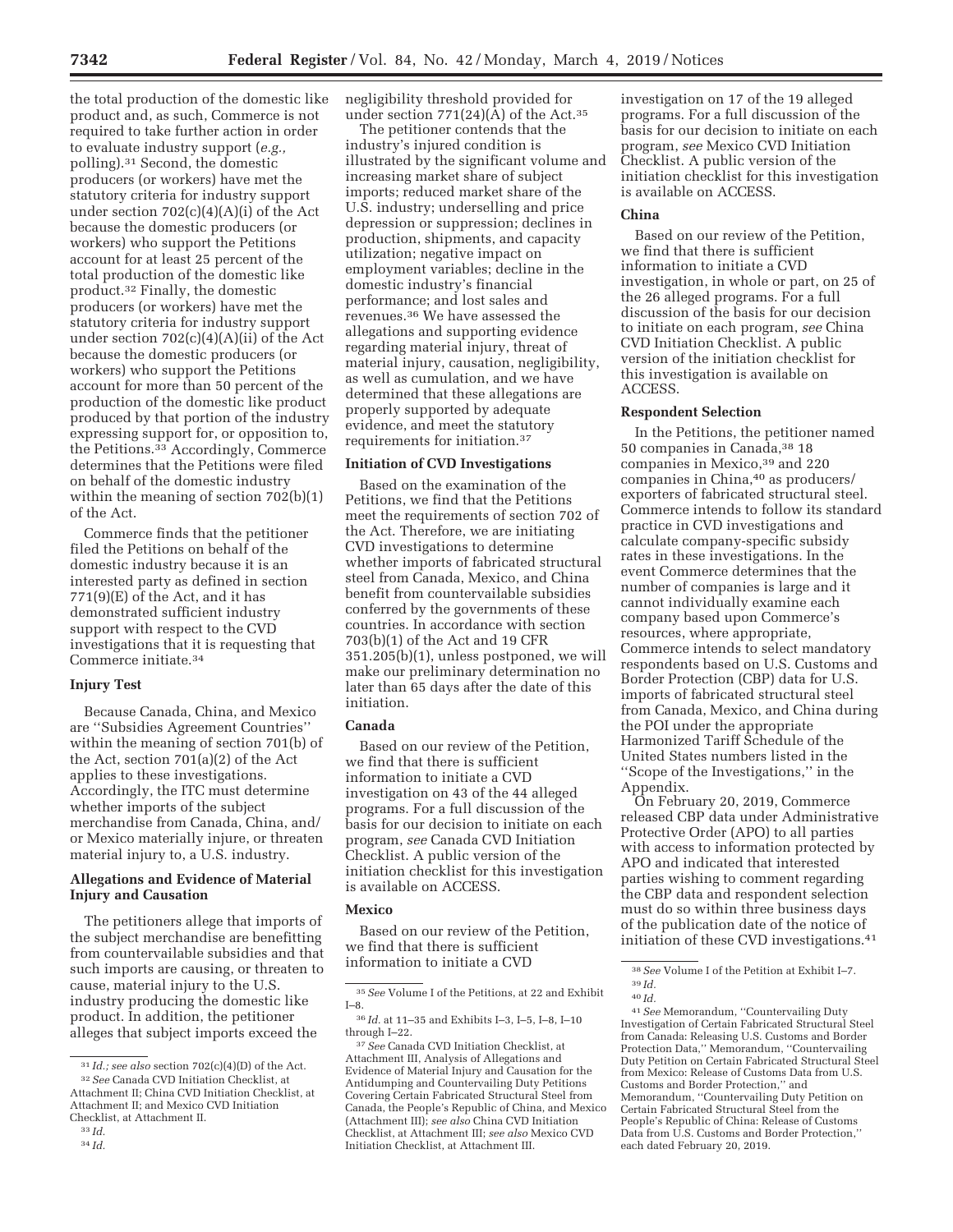Commerce will not accept rebuttal comments regarding the CBP data or respondent selection.

Interested parties must submit applications for disclosure under APO in accordance with 19 CFR 351.305(b). Instructions for filing such applications may be found on the Commerce's website at *http://enforcement.trade.gov/ apo.* 

Comments must be filed electronically using ACCESS. An electronically filed document must be received successfully, in its entirety, by ACCESS no later than 5:00 p.m. ET on the date noted above. We intend to finalize our decisions regarding respondent selection within 20 days of publication of this notice.

### **Distribution of Copies of the Petitions**

In accordance with section 702(b)(4)(A)(i) of the Act and 19 CFR 351.202(f), copies of the public versions of the Petitions have been provided to Canada, China, and Mexico *via*  ACCESS. To the extent practicable, we will attempt to provide a copy of the public version of the Petitions to each exporter named in the Petitions, as provided under 19 CFR 351.203(c)(2).

#### **ITC Notification**

We will notify the ITC of our initiation, as required by section 702(d) of the Act.

### **Preliminary Determination by the ITC**

The ITC will preliminarily determine, within 45 days after the date on which the Petitions were filed, whether there is a reasonable indication that imports of fabricated structural steel from Canada, China, and/or Mexico are materially injuring, or threatening material injury to, a U.S. industry.42 A negative ITC determination in any country will result in the investigation being terminated with respect to that country.43 Otherwise, these investigations will proceed according to statutory and regulatory time limits.

### **Submission of Factual Information**

Factual information is defined in 19 CFR 351.102(b)(21) as: (i) Evidence submitted in response to questionnaires; (ii) evidence submitted in support of allegations; (iii) publicly available information to value factors under 19 CFR 351.408(c) or to measure the adequacy of remuneration under 19 CFR 351.511(a)(2); (iv) evidence placed on the record by Commerce; and (v) evidence other than factual information described in (i)–(iv). Section 351.301(b)

of Commerce's regulations requires any party, when submitting factual information, to specify under which subsection of 19 CFR 351.102(b)(21) the information is being submitted 44 and, if the information is submitted to rebut, clarify, or correct factual information already on the record, to provide an explanation identifying the information already on the record that the factual information seeks to rebut, clarify, or correct.45 Time limits for the submission of factual information are addressed in 19 CFR 351.301, which provides specific time limits based on the type of factual information being submitted. Interested parties should review the regulations prior to submitting factual information in these investigations.

# **Extensions of Time Limits**

Parties may request an extension of time limits before the expiration of a time limit established under 19 CFR 351.301, or as otherwise specified by the Secretary. In general, an extension request will be considered untimely if it is filed after the expiration of the time limit established under 19 CFR 351.301. For submissions that are due from multiple parties simultaneously, an extension request will be considered untimely if it is filed after 10:00 a.m. ET on the due date. Under certain circumstances, we may elect to specify a different time limit by which extension requests will be considered untimely for submissions which are due from multiple parties simultaneously. In such a case, we will inform parties in the letter or memorandum of the deadline (including a specified time) by which extension requests must be filed to be considered timely. An extension request must be made in a separate, stand-alone submission; under limited circumstances we will grant untimelyfiled requests for the extension of time limits. Parties should review *Extension of Time Limits; Final Rule,* 78 FR 57790 (September 20, 2013), available at *http://www.gpo.gov/fdsys/pkg/FR-2013- 09-20/html/2013-22853.htm,* prior to submitting factual information in these investigations.

### **Certification Requirements**

Any party submitting factual information in an AD or CVD proceeding must certify to the accuracy and completeness of that information.46 Parties must use the certification formats provided in 19 CFR

351.303(g).47 Commerce intends to reject factual submissions if the submitting party does not comply with the applicable certification requirements.

### **Notification to Interested Parties**

Interested parties must submit applications for disclosure under APO in accordance with 19 CFR 351.305. On January 22, 2008, Commerce published *Antidumping and Countervailing Duty Proceedings: Documents Submission Procedures; APO Procedures,* 73 FR 3634 (January 22, 2008). Parties wishing to participate in these investigations should ensure that they meet the requirements of these procedures (*e.g.,*  the filing of letters of appearance as discussed at 19 CFR 351.103(d)).

This notice is issued and published pursuant to sections 702 and 777(i) of the Act and 19 CFR 351.203(c).

Dated: February 25, 2019.

#### **Gary Taverman,**

*Deputy Assistant Secretary for Antidumping and Countervailing Duty Operations, performing the non-exclusive functions and duties of the Assistant Secretary for Enforcement and Compliance.* 

#### **Appendix—Scope of the Investigations**

The merchandise covered by these investigations is carbon and alloy fabricated structural steel. Fabricated structural steel is made from steel in which: (1) Iron predominates, by weight, over each of the other contained elements; and (2) the carbon content is two percent or less by weight. Fabricated structural steel products are steel products that have been fabricated for erection or assembly into structures, including, but not limited to, buildings (commercial, office, institutional, and multifamily residential); industrial and utility projects; parking decks; arenas and convention centers; medical facilities; and ports, transportation and infrastructure facilities. Fabricated structural steel is manufactured from carbon and alloy (including stainless) steel products such as angles, columns, beams, girders, plates, flange shapes (including manufactured structural shapes utilizing welded plates as a substitute for rolled wide flange sections), channels, hollow structural section (HSS) shapes, base plates, and plate-work components. Fabrication includes, but is not limited to cutting, drilling, welding, joining, bolting, bending, punching, pressure fitting, molding, grooving, adhesion, beveling, and riveting and may include items such as fasteners, nuts, bolts, rivets, screws, hinges, or joints.

The inclusion, attachment, joining, or assembly of non-steel components with

<sup>42</sup>*See* section 703(a)(2) of the Act.

<sup>43</sup>*See* section 703(a)(1) of the Act.

<sup>44</sup>*See* 19 CFR 351.301(b).

<sup>45</sup>*See* 19 CFR 351.301(b)(2).

<sup>46</sup>*See* section 782(b) of the Act.

<sup>47</sup>*See Certification of Factual Information to Import Administration During Antidumping and Countervailing Duty Proceedings,* 78 FR 42678 (July 17, 2013) (*Final Rule*); *see also* frequently asked questions regarding the *Final Rule,* available at *http://enforcement.trade.gov/tlei/notices/factual*\_ *info*\_*final*\_*rule*\_*FAQ*\_*07172013.pdf.*